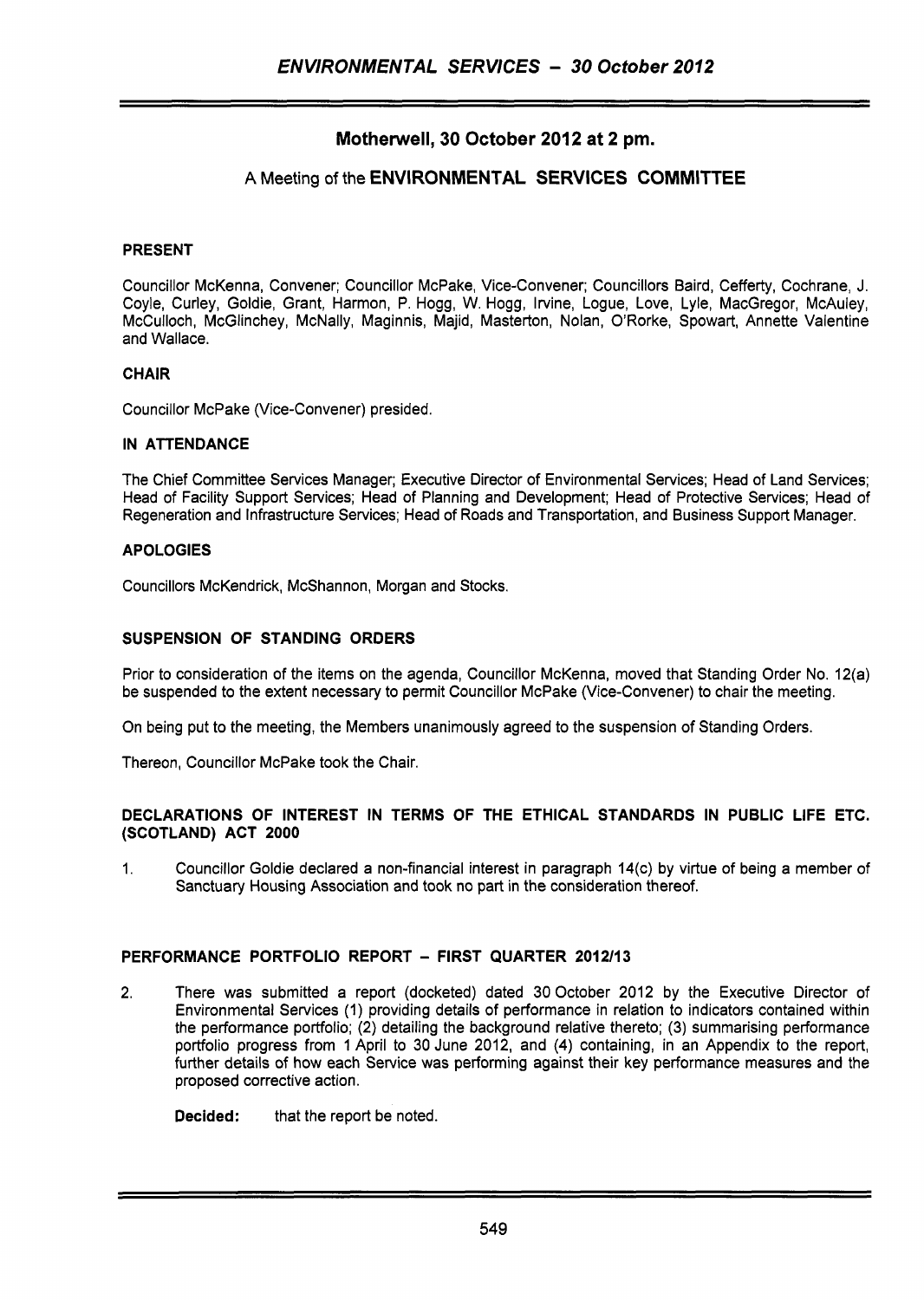# **PERFORMANCE REVIEW - BUSINESS REGULATION SERVICE OPERATIONAL PLAN 2011/2012**

- **3.** With reference to paragraph 5 of the Minute of the meeting of this Committee held on 18 October 2011, there was submitted a report (docketed) dated 30 October 2012 by the Head of Protective Services (1) seeking approval of a performance review of the Business Regulation Service Operational Plan 2011/2012; (2) detailing the background relative thereto; (3) advising that the performance review had been completed in relation to the 2011/2012 Operational Plan; (4) summarising, in an Appendix to the report, the details of the performance review, and (5) indicating that a copy of the Business Regulation Service Operational Plan 2011/2012 was available within the Members' Library.
	- **Decided:** that the performance review of the Business Regulation Service Operational Plan 201 1/2012 be approved.

## **DIET AND NUTRITION POLICY 2012-2016**

**4.**  c With reference to paragraph 22 of the Minute of the meeting of this Committee held on 7 May 2008, there was submitted a report (docketed) dated 30 October 2012 by the Head of Facility Support Services regarding a review of the Council's Diet and Nutrition Policy; (1) advising that the Council's Diet and Nutrition Policy had initially been developed in 2000 and reviewed both in 2006 and 2008; (2) indicating that, since the introduction of the Policy, significant national initiatives had been developed; (3) providing details of the key issues for inclusion within the Policy which required to be addressed as a result of these initiatives; **(4)** informing of the intention to develop a four year action plan to support the implementation of the Policy; (5) reporting that a Food and Nutrition Working Group would oversee the implementation, monitoring and review of the Policy, and (6) enclosing, in an Appendix to the report, the terms of reference and responsibilities of the Food and Nutrition Working Group.

Arising from discussion it was proposed that the Food and Nutrition Working Group also consider as part of their review (1) the dietary and nutritional needs of children and young people with additional support needs, and (2) the provision of vitamin D to children from deprived backgrounds, to assist their development.

#### **Decided:**

- (1) that the Diet and Nutrition Policy be reviewed to progress the changes to the current policy and report to a future meeting on the revised policy;
- (2) that the Food and Nutrition Group also take into consideration (a) the diet and nutrition for children and young people with additional support needs, and (b) the provision of vitamin D to children from deprived backgrounds;
- **(3)** that the report be referred to Learning and Leisure Services and Housing and Social Work Services Committees for information, and
- **(4)** that the report be otherwise noted.

## **FOOD HYGIENE INFORMATION SCHEME**

**5.** There was submitted a report (docketed) dated 30 October 2012 by the Head of Protective Services (1) regarding the implementation of the National Food Hygiene Information Scheme Initiative; (2) advising that the Food Hygiene Information Scheme (FHIS) was an initiative which had been developed by the Food Standards Agency in Scotland, in conjunction with consumer organisations, local authorities and the private sector; (3) reminding Members that the Council was currently operating a similar scheme known as Surf4Food; **(4)** reporting that the aim of the Food Standards Agency (Scotland) was to try and seek agreement of all local authorities within Scotland to participate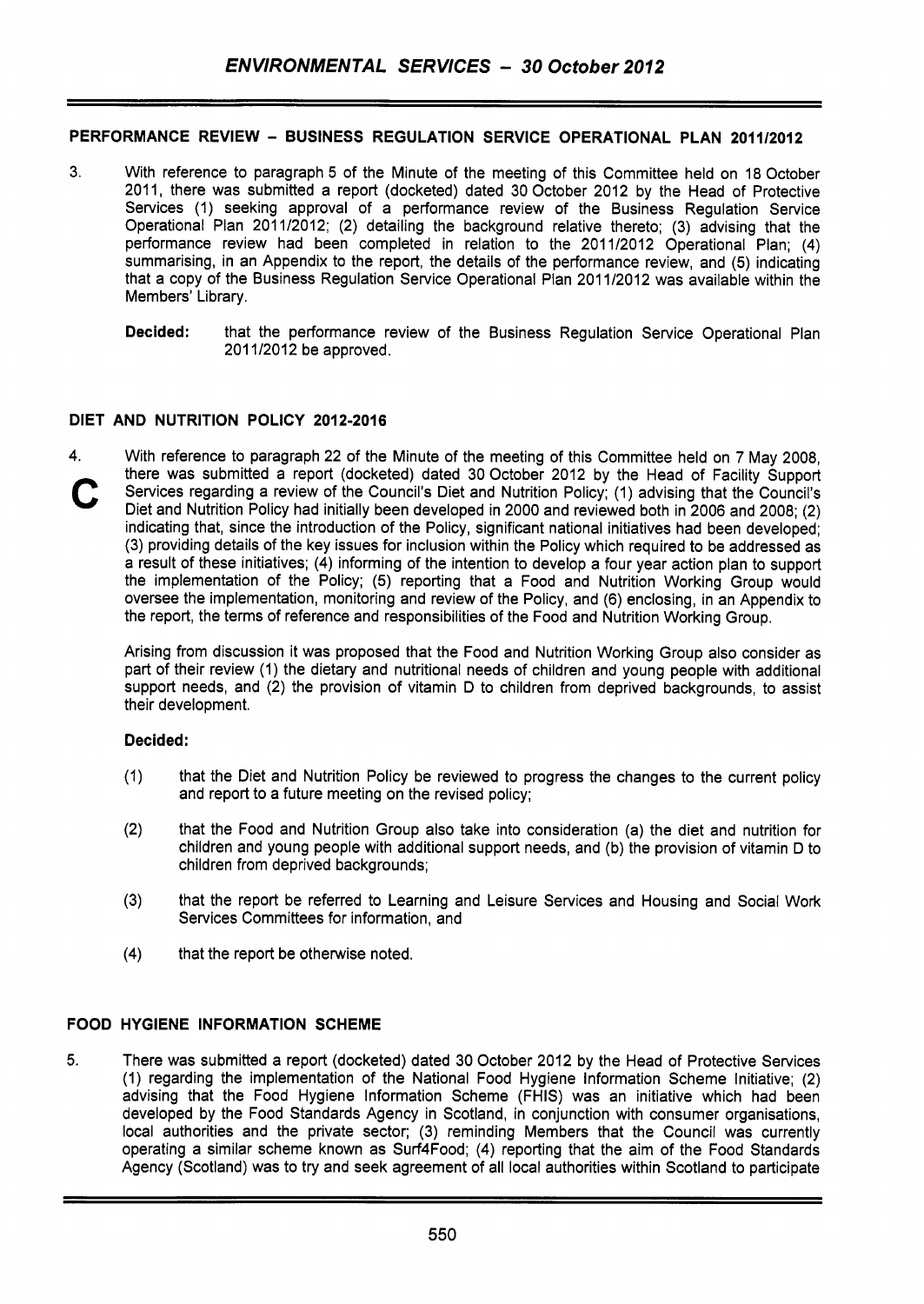in the Scheme prior to the commencement of the Commonwealth Games to be held in 2014; (5) summarising the proposals and considerations associated with the implementation of the Scheme; (6) stating that the Food Standards Agency had agreed to provide funding of up to £30,000 to meet all expenses incurred, and (7) seeking approval of the proposal to implement the National Food Hygiene Information Scheme Initiative.

**Decided:** that the National Food Hygiene Information Scheme be implemented.

# **PUBLIC SERVICE IMPROVEMENT FRAMEWORK (PSIF) 2011/2013 UPDATE - LAND SERVICES**

*6.* With reference to paragraph 7 of the Minute of the meeting of this Committee held on 26 October 2010, there was submitted a report (docketed) dated 30 October 2012 by the Head of Land Services (1) summarising the progress of the Land Services Public Service Improvement Framework (PSIF) Improvement Plan, and (2) detailing, in Appendix **7** to the report, the ongoing and new actions contained in the PSIF Improvement Action Plan for 201 1/2013.

**Decided:** that the report be noted.

## **PUBLIC SERVICE IMPROVEMENT FRAMEWORK (PSIF) PLANNING AND DEVELOPMENT** - **UPDATE 2011/2013**

**7.** With reference to paragraph **4** of the Minute of the meeting of this Committee held on 1 February 2011, there was submitted a report (docketed) dated 30 October 2012 by the Head of Planning and Development (1) summarising the progress of the Planning and Development Public Service Improvement Framework (PSIF) Improvement Plan, and (2) detailing, in Appendix 1 to the report, the ongoing and new actions contained in the PSIF Improvement Action Plan for 201 1/2013.

**Decided:** that the report be noted.

## **SCOTTISH GOVERNMENT CONSULTATION ON THE PROPOSED COMMUNITY EMPOWERMENT AND RENEWAL BILL**

- **8.** There was submitted a report (docketed) dated 30October 2012 by the Head of Planning and Development (1) advising of the receipt of a consultation by the Scottish Government on the Proposed Community and Renewal Bill; (2) outlining the background to the consultation document; (3) informing that a response to the consultation required to be submitted to the Scottish Government by 26 September; **(4)** summarising, in the Appendix to the report, a response to the consultation document that had been prepared and submitted by the Head of Planning and Development, and (5) seeking homologation of the action taken.
	- **Decided:** that the response to the Scottish Government Consultation on the proposed Community Empowerment and Renewal Bill by the Head of Planning and Development on behalf of the Council be homologated.

## **UPDATE IN COUNCIL PLANS FOR THE INTRODUCTION OF FOOD WASTE COLLECTIONS AND GLASS RECYCLING**

**9.** With reference to paragraph 8 of the Minute of the meeting of this Committee held on 12 June 2012, there was submitted a report (docketed) dated 30 October 2012 (1) providing an update on the implementation of the Food Waste Recycling services; (2) advising (a) that, in conjunction with Zero Waste Scotland, an implementation plan had been developed to roll out food waste collections in two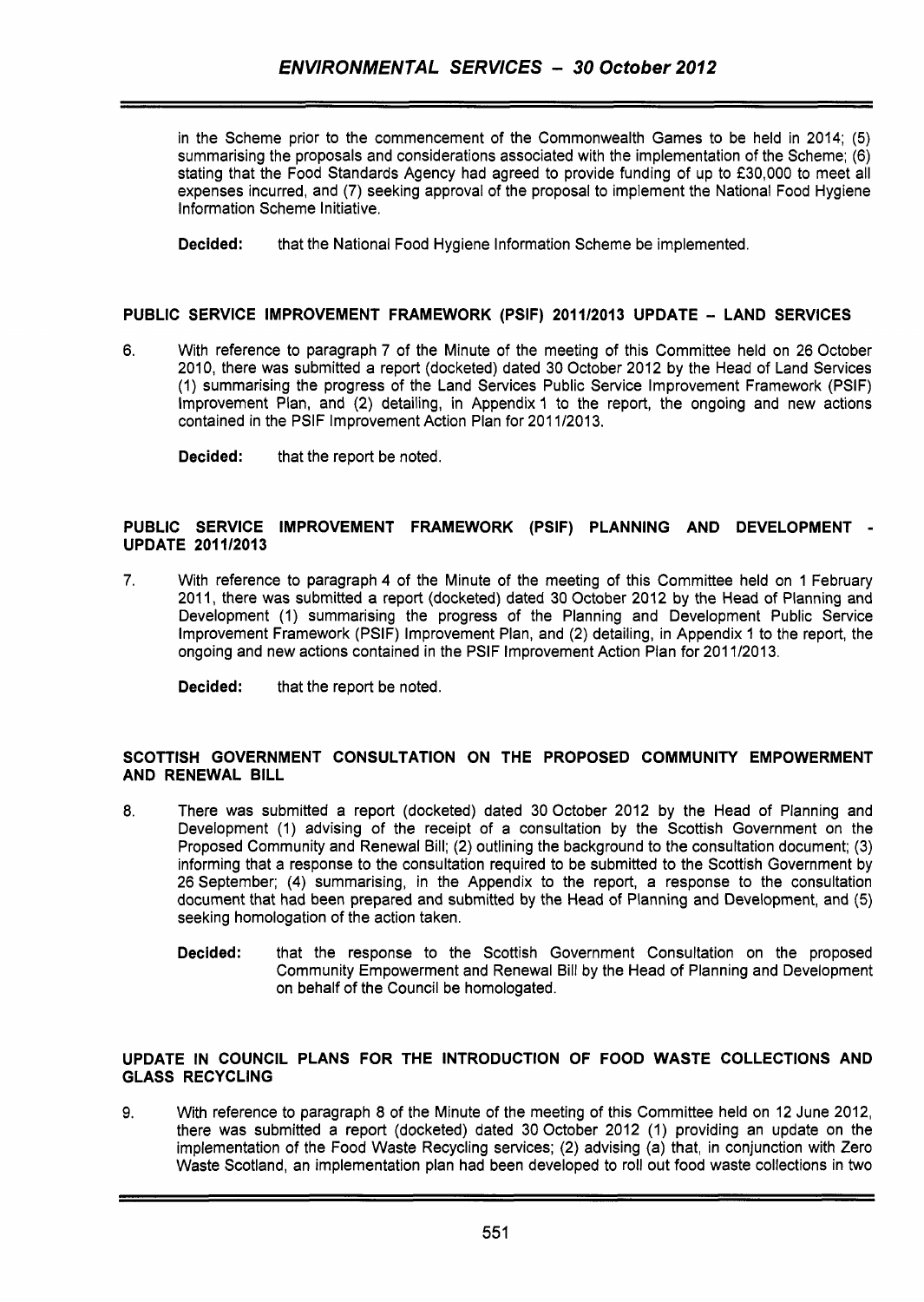tranches in the north and south areas of North Lanarkshire, and (b) that glass would be introduced as a constituent part of the blue bin co-mingled collection; (3) setting out a number of proposals and considerations in relation to food recycling and the roll out of glass recycling; **(4)** informing that the Council had participated in a Focus Group in order to develop generic food waste communication material for all Councils in Scotland; (5) summarising, in the Appendix to the report, details of a series of roadshows to be held throughout the area, and (6) outlining a number of staffing and financial implications arising from the proposals.

Thereon, it was proposed that a report be submitted to a future meeting of this Committee detailing the income generated by the Council from the various recycling measures it undertakes.

## **Decided:**

- (1) that the introduction of glass into the co-mingled waste stream as part of the new contract strategy be approved;
- (2) that the Head of Land Services prepare and submit a report to a future meeting of this Committee detailing the income generated by the Council from the various recycling measures it undertakes, and
- **(3)** that the report be otherwise noted.

# **BEAUTIFUL NORTH LANARKSHIRE CAMPAIGN 2012**

10. There was submitted a report (docketed) dated 30 October 2012 by the Head of Land Services (1) outlining the results from the Beautiful North Lanarkshire Campaign; (2) detailing the background relative thereto, and (3) summarising the award results for Beautiful North Lanarkshire 2012, and the 16 awards that had been won this year by local communities and groups in North Lanarkshire.

**Decided:** that the report be noted.

## **THE JOHN MUlR WAY LONG DISTANCE ROUTE**

11. There was submitted a report (docketed) dated 30 October 2012 (1) advising of the Council's involvement in the development of the long distance route, the John Muir Way, which is scheduled to be launched in 2014 to commemorate the 100<sup>th</sup> anniversary of John Muir's death; (2) detailing the background relative thereto; (3) informing that the John Muir Way long distance route proposal was a flagship project within the Central Scotland Green Network (CSGN) initiative, which was supported by the Scottish Government; **(4)** intimating that part of the route was located in North Lanarkshire between Castlecary in the east and Croyhill in the west and would follow the line of the Antonine Wall World Heritage Site; (5) stating that the Scottish National Heritage (SNH) would lead on the planning and delivery of the route on behalf of the CSGN, and (6) summarising a number of financial implications arising from the proposal.

# **LAND SURPLUS TO REQUIREMENTS**

## **(1) LAND AT MILTON STREET, MOTHERWELL**

12. There was submitted a report (docketed) dated 30 October 2012 by the Head of Land Services recommending that an area of land extending to 1,150 square metres, or thereby, at Milton Street, Motherwell be declared surplus to operational requirements.

**Decided:** that the development of the John Muir Way long distance route be noted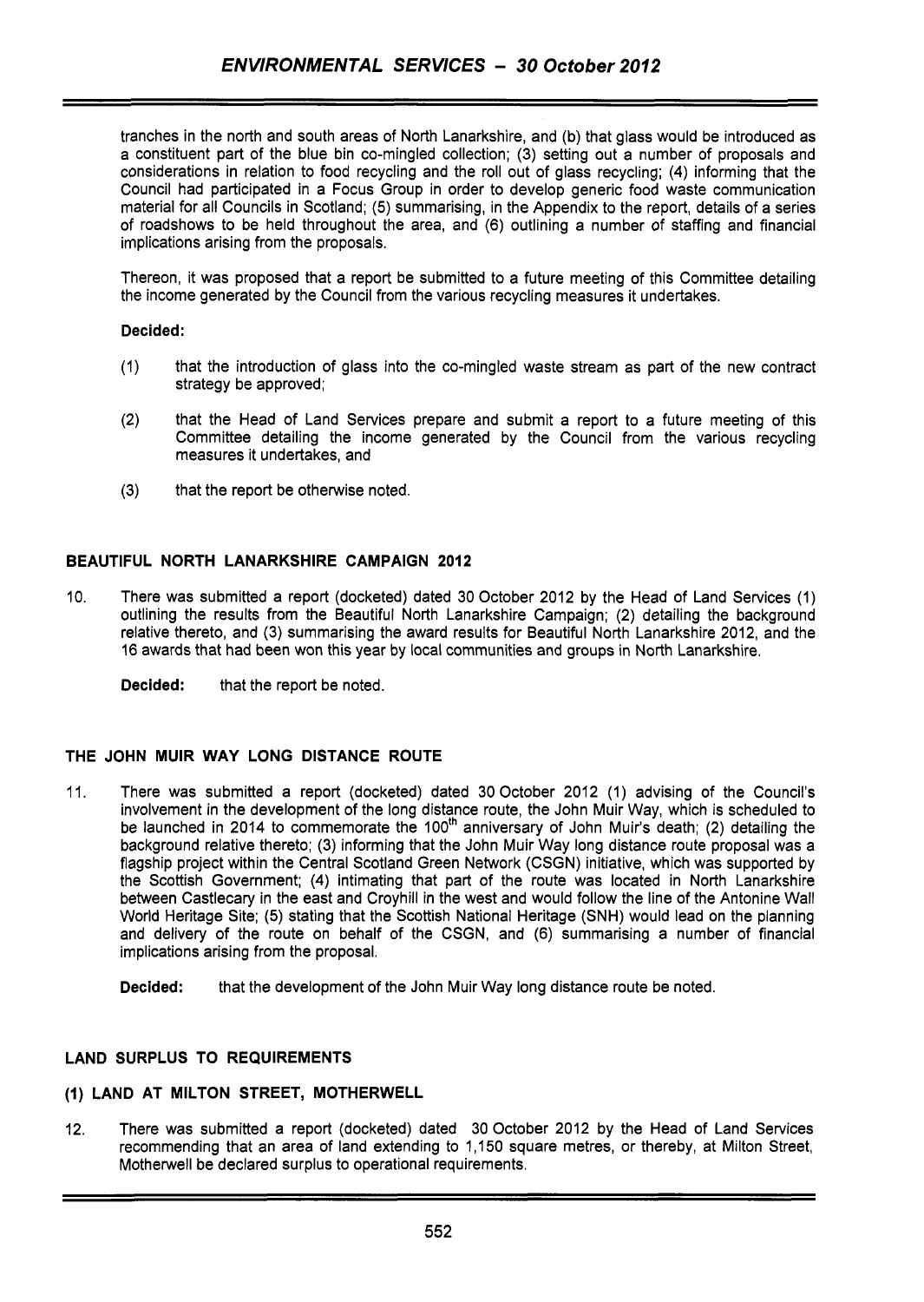## **Decided:**

- (1) that the area of ground extending to 1,150 square metres, or thereby, at Milton Street, Motherwell be declared surplus to operational requirements, and
- (2) that the report be referred to the Policy and Resources (Regeneration and Infrastructure) Sub-Committee for consideration.

## **(2) LAND AT VIEWPARK NURSERY, NEW EDINBURGH ROAD, UDDINGSTON**

13. There was submitted a report (docketed) dated 30October 2012 by the Head of Land Services recommending that an area of land extending to 13,368 square metres, or thereby, at Viewpark Nursery, New Edinburgh Road, Uddingston be declared surplus to operational requirements .

## **Decided:**

- (1) that the area of ground extending to a total of 13,368 square metres, or thereby, at Viewpark Nursery, New Edinburgh Road, Uddingston be declared surplus to operational requirements, and
- (2) that the report be referred to the Policy and Resources (Regeneration and Infrastructure) Sub-Committee for consideration.

**Councillor Goldie having declared a non-financial interest in the undernoted item took no part in its consideration.** 

#### **(3) LAND AT BERRYHILL ROAD, ALLANFAULDS ROAD, HUME ROAD AND BURNS ROAD, CUMBERNAULD**

14. There was submitted a report (docketed) dated 30October 2012 by the Head of Land Services recommending that four areas of land extending to a total of 40,434 square metres, or thereby, at Berryhill Road, Allanfaulds Road, Hume Road and Burns Road, Cumbernauld, be declared surplus to operational requirements.

## **Decided:**

- (1) that the areas of ground extending to a total of 40,434 square metres, or thereby, at Berryhill Road, Allanfaulds Road, Hume Road and Burns Road, Cumbernauld, be declared surplus to operational requirements, and
- (2) that the report be referred to the Policy and Resources (Regeneration and Infrastructure) Sub-Committee for consideration.

# **(4) LAND AT OLD EDINBURGH ROAD AND LABURNUM ROAD, UDDINGSTON**

15. There was submitted a report (docketed) dated 30 October 2012 by the Head of Land Services recommending that an area of land extending to a total of 1,790 square metres, or thereby, at Old Edinburgh Road and Laburnum Road, Uddingston, be declared surplus to operational requirements.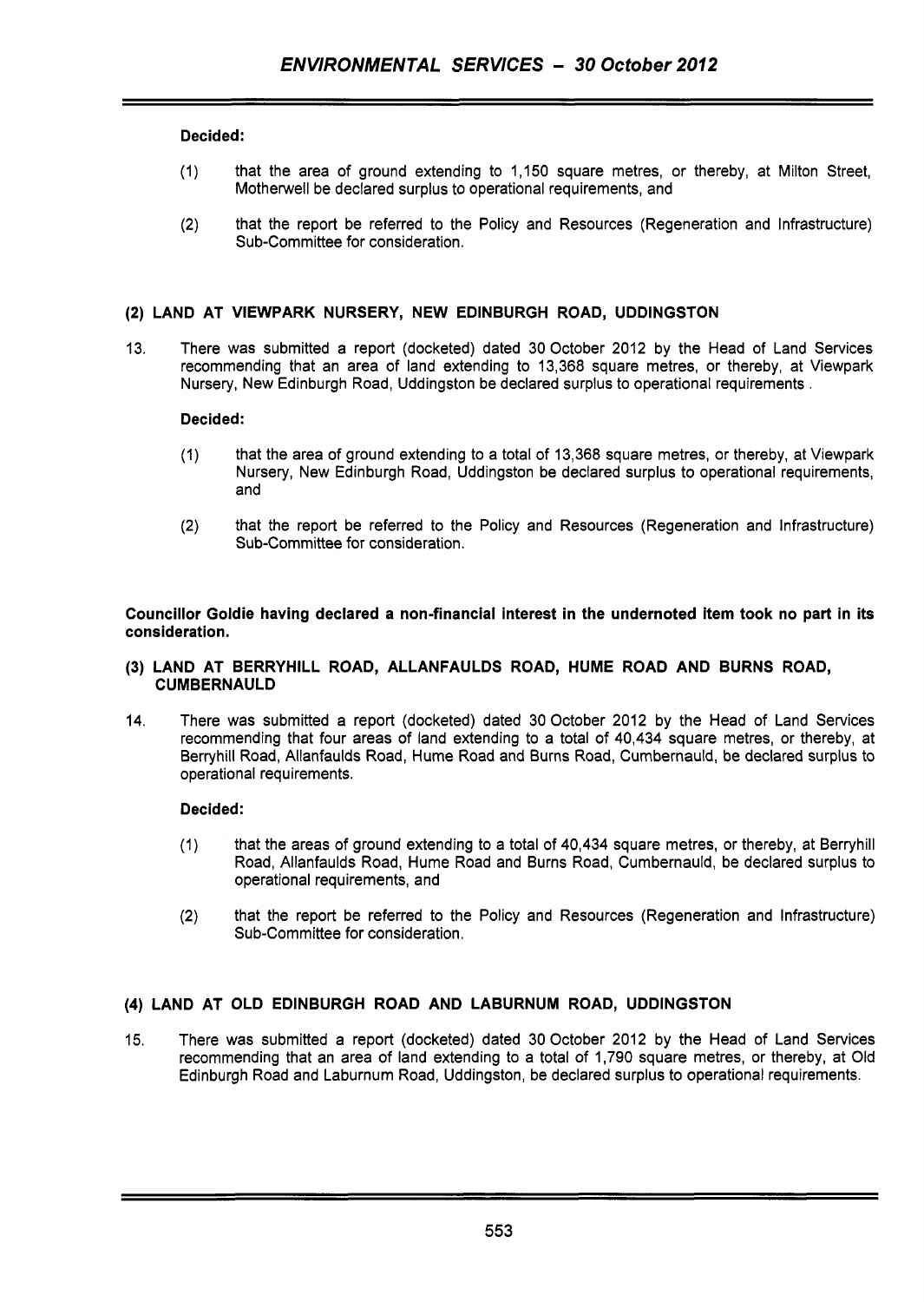## **Decided:**

- (1) that the area of ground extending to 1,790 square metres, or thereby, at Old Edinburgh Road and Laburnum Road, Uddingston, be declared surplus to operational requirements, and
- (2) that the report be referred to the Policy and Resources (Regeneration and Infrastructure) Sub-Committee for consideration.

#### **(5) LAND AT NEWMAINS LIBRARY, MANSE ROAD, NEWMAINS**

16. There was submitted a report (docketed) dated 30October 2012 by the Head of Land Services recommending that an area of land to the south east of Newmains Library, Manse Road, Newmains extending to 0.11 ha, or thereby, be declared surplus to operational requirements.

#### **Decided:**

- (1) that the area of land to the south east of Newmains Library, Manse Road, Newmains extending to 0.11 ha, or thereby, be declared surplus to operational requirements, and
- (2) that the report be referred to the Policy and Resources (Regeneration and Infrastructure) Sub-Committee for consideration.

#### **PETITION FROM RESIDENTS WITHIN WISHAW REQUESTING THE PRUNING OR REMOVAL OF TREES SITUATED AT THE PUBLIC FOOTPATH BETWEEN MAGNOLIA STREET AND ALLANTON GROVE, WISHAW**

- 17. With reference to paragraph 19 of the Minute of the meeting of this Committee held on 24 January 2012 when consideration was given to a petition from residents in the area, there was submitted a report dated 30 October 201 by the Head of Land Services (1) outlining the arboricultural work undertaken as the result of a request of the residents within the area of Coltness regarding the overhanging trees situated at the public footpath between Magnolia Street and Allanton Grove, Wishaw, and (2) advising that a number of trees along the boundary fence with the properties on Magnolia Street had either been removed or pruned.
	- **Decided:** that the petitioners be advised of the action taken to remove and prune the trees between Magnolia Street and Allanton Grove, Wishaw.

#### **PETITION** - **OBJECTION TO THE OPERATION OF A WASTE MANAGEMENT PLANT AT LENZIEMILL ROAD, CUMBERNAULD AND REQUEST FOR THE RELOCATION OF THE PLANT**

**18.** There were submitted (1) a report dated 29 August 2012 prepared by the Head of Central Services advising of the receipt of a petition from residents of Cumbernauld, objecting to the operation of a waste management plant at Lenziemill Road, Cumbernauld, and **(2)** a report (docketed) dated 30 October 2012 by the Head of Protective Services (a) advising that the concerns raised within the petition related to the odour from the plant, the visual impact of large piles of waste and the problem of flies and birds in the area which, it was alleged, was as a result of the open storage of the waste; (b) informing that Dow Waste Management, operators of the plant, were proposing additional screening measures, the construction of a new building and were considering alterations to the means of access to the site, to alleviate the problems referred to; (c) reporting that a planning application would require to be submitted for the construction of the new building and additional screening measures and discussions were ongoing with Dow Waste Management in this regard, and (d) indicating that there had been no increase in complaints received by the Pest Control Service relevant to birds, flies or other insects within the specific area surrounding the waste management plant.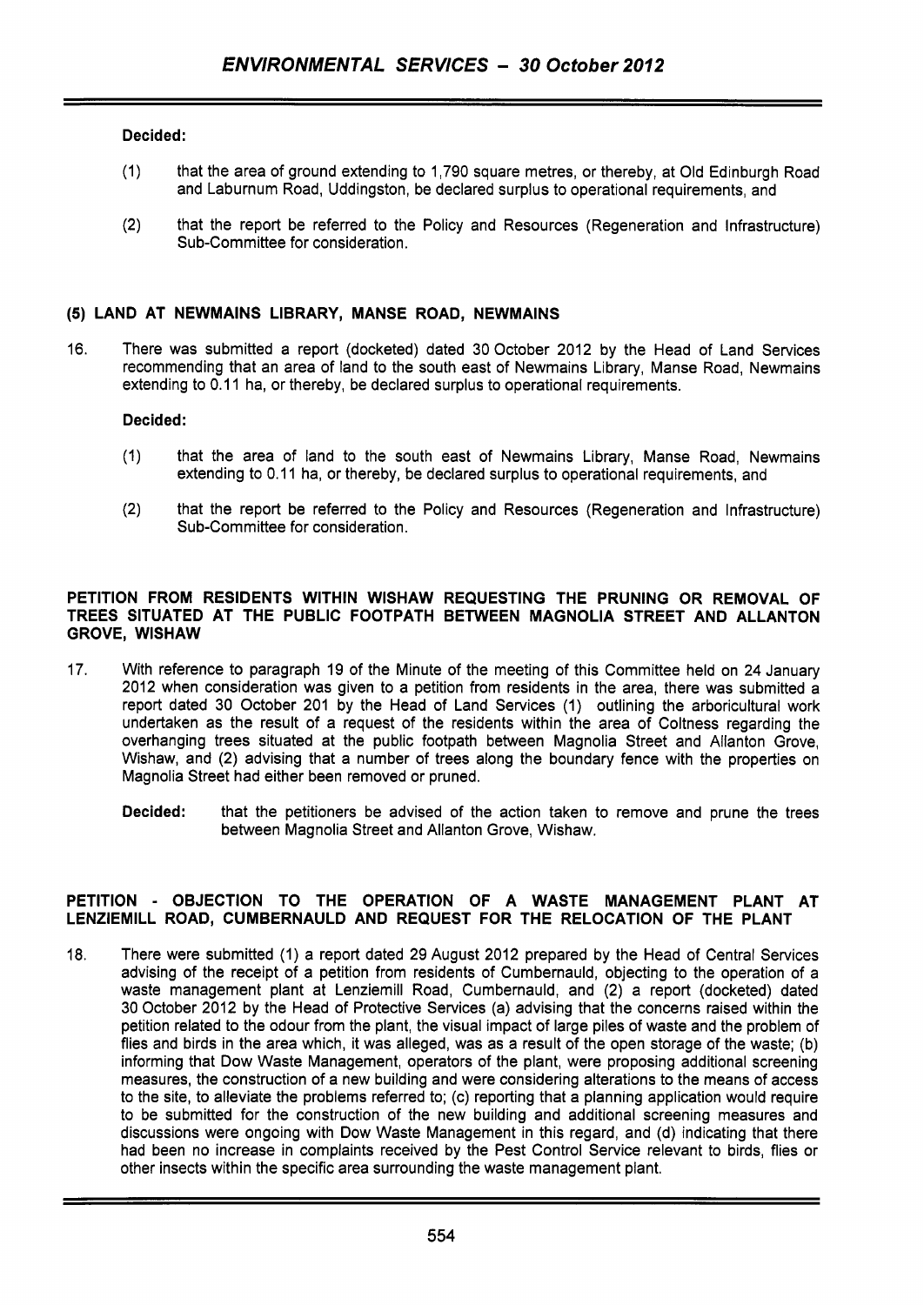## **Decided:**

- (1) that discussions continue with Dow Waste Management to progress the submission of a planning application for the necessary changes to minimise any operational problems for surrounding residents;
- that the Head of Central Services advise the petitioners of the action taken to address the (2) that the Head of Central Services<br>complaints of local residents, and
- (3) that the Head of Planning and Development continue to keep local residents and elected Members appraised of developments.

# **REVENUE MONITORING REPORT** - **ENVIRONMENTAL SERVICES**

19. There was submitted a report (docketed) dated 30 October 2012 by the Executive Director of Environmental Services (1 ) advising of the overall financial position of the Environmental Services' budget from 1 April to 14 September 2012; (2) providing explanations of any significant variances, and (3) detailing a projected outturn.

**Decided:** that the report be noted.

# **COMPOSITE CAPITAL PROGRAMME** - **MONITORING REPORT**

20. c There was submitted a report (docketed) dated 30 October 2012 by the Executive Director of Environmental Services (1) providing an update of the financial performance of the Environmental Services Capital Programme for the period 1 April to 14 September 2012; (2) containing explanations of significant variances and potential risks; (3) detailing, in Appendix 1 to the report, the projected outturn for 2011/12, and (4) summarising, in Appendix 2 to the report, the proposed virements.

Arising from discussion, Councillor Goldie requested a detailed explanation in relation to (1) the variance of £830,000 in respect of Wishaw Town Centre; (2) the reasons for the delay to Phase 2 and the reasons for the f270,OOO slippage being generated; (3) the refurbishment proposals for the public conveniences at Kenilworth Avenue, Wishaw, and **(4)** the materials specification to which the £150,000 adjudication relates regarding Wishaw Town Centre Main Street project.

## **Decided:**

- (1) that the Executive Director of Environmental Services provide Councillor Goldie with an explanation in relation to (a) the variance of £830,000 in respect of Wishaw Town Centre; (b) the reasons for the delay to Phase 2 and the reasons for the f270,OOO slippage being generated; (c) the refurbishment proposals for the public conveniences at Kenilworth Avenue, Wishaw, and (d) the materials specification to which the £150,000 adjudication relates regarding Wishaw Town Centre Main Street project;
- (2) that the virements as detailed in the report be approved;
- (3) that the financial position of the Capital Programme, as at 14 September 2012, be noted;
- (4) that the variances and potential risks highlighted in the report be noted, and
- (5) that the report be remitted to the Policy and Resources Committee for consideration.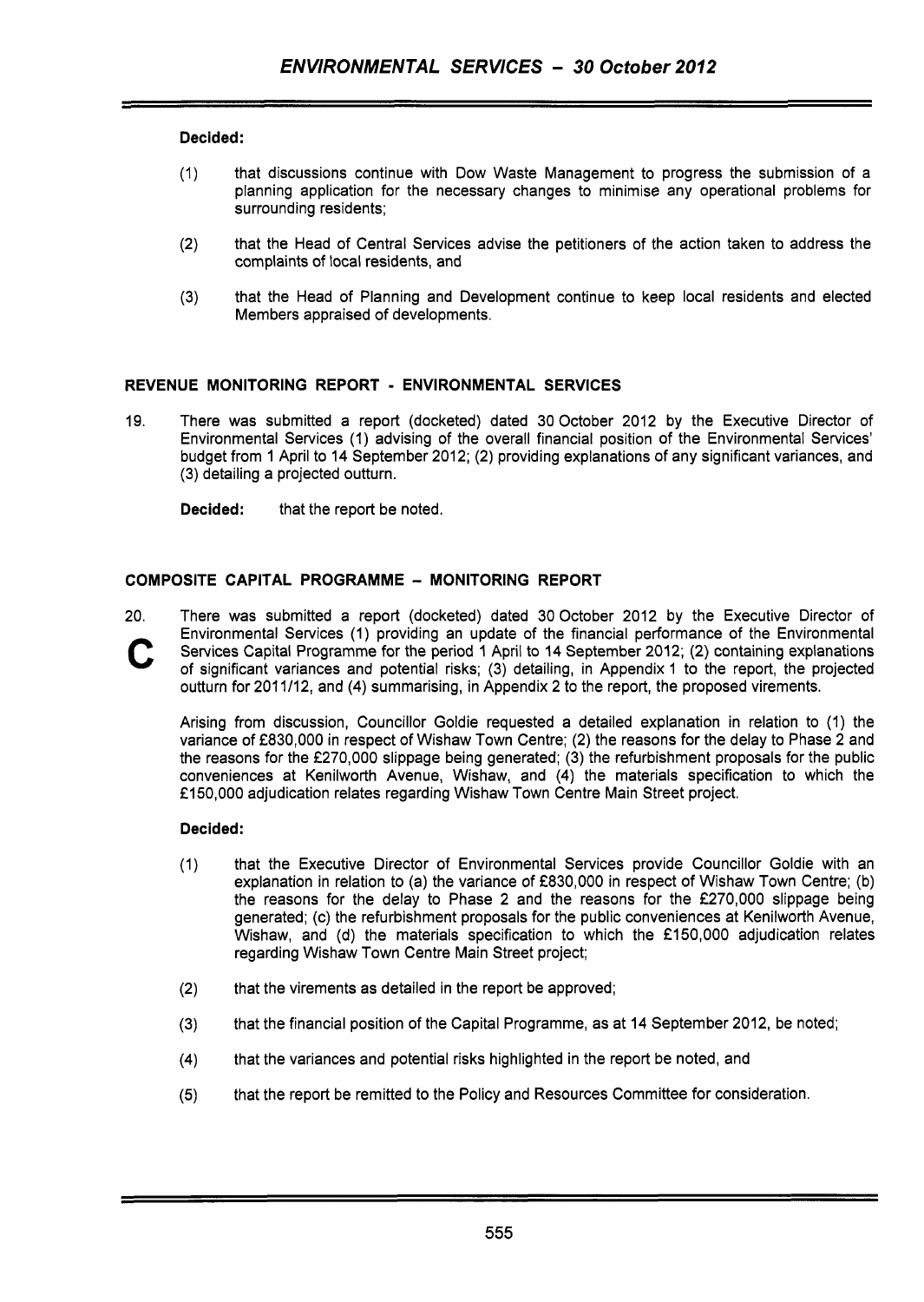## **BUILDING CLEANING TRADING ACCOUNT** - **PERIOD FROM 1 APRIL TO 14 SEPTEMBER 2012**

21. There was submitted a report (docketed) dated 30 October 2012 by the Executive Director of Environmental Services (1) detailing, for the period from 1 April to 14 September 2012, the trading position as contained in the Building Cleaning Trading Account; (2) providing a projected financial expenditure position at year end, and (3) outlining management action to control expenditure levels.

**Decided:** that the report be noted.

#### **CATERING TRADING ACCOUNT** - **PERIOD FROM 1 APRIL TO 14 SEPTEMBER 2012**

22. There was submitted a report (docketed) dated 30October 2012 by the Executive Director of Environmental Services (1) detailing, for the period from 1 April to 14 September 2012, the trading position as contained in the Catering Trading Account; (2) providing a projected financial expenditure position at year end, and (3) outlining management action to control expenditure levels.

**Decided:** that the report be noted.

## **FLEET OPERATIONS TRADING ACCOUNT** - **PERIOD FROM 1 APRIL TO 14 SEPTEMBER 2012**

23. There was submitted a report (docketed) dated 30October 2012 by the Executive Director of Environmental Services (1) detailing, for the period from 1 April to 14 September 2012, the trading position **as** contained in the Fleet Operations Trading Account; (2) providing a projected financial expenditure position at year end, and (3) outlining management action to control expenditure levels.

**Decided:** that the report be noted.

#### **LAND MANAGEMENT TRADING ACCOUNT** - **PERIOD FROM 1 APRIL TO 14 SEPTEMBER 2012**

24. There was submitted a report (docketed) dated 30 October 2012 by the Executive Director of Environmental Services (1) detailing, for the period from 1 April to 14 September 2012, the trading position as contained in the Land Management Trading Account; (2) providing a projected financial expenditure position at year end, and (3) outlining management action to control expenditure levels.

**Decided:** that the report be noted.

#### **WASTE MANAGEMENT SERVICES TRADING ACCOUNT** - **PERIOD FROM 1 APRIL TO 12 SEPTEMBER 2012**

25. There was submitted a report (docketed) dated 30 October 2012 by the Executive Director of Environmental Services (1) detailing, for the period from 1 April to 14 September 2012, the trading position as contained in the Waste Management Services Trading Account; (2) providing a projected financial expenditure position at year end, and (3) outlining management action to control expenditure levels.

**Decided:** that the report be noted.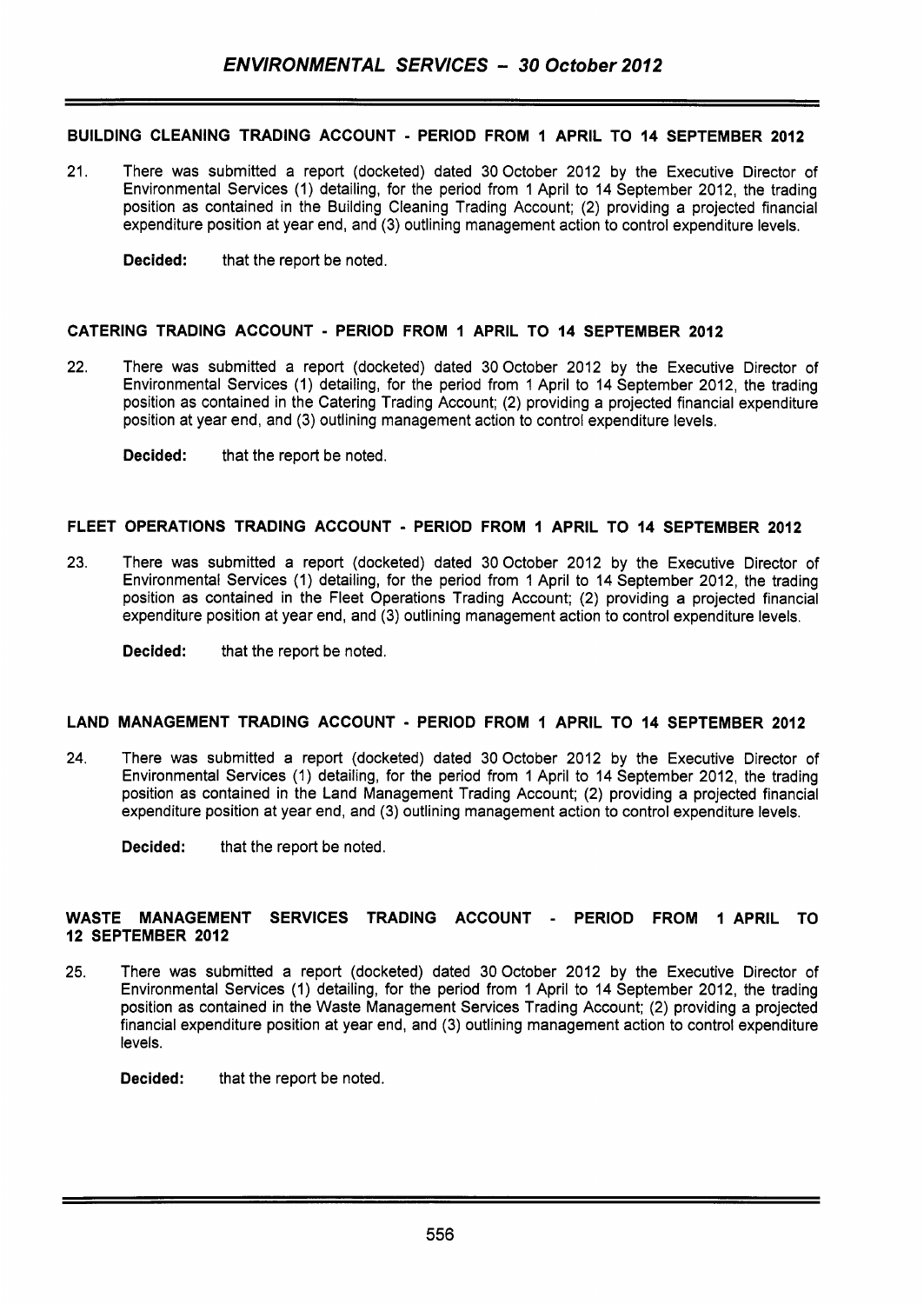## **OUTCOME OF TENDERING PROCESS FOR THE PROVISION OF MACHINE REPAIRS AND PORTABLE APPLIANCE TESTING FOR BUILDING CLEANING EQUIPMENT**

- **26.** There was submitted a report (docketed) dated 30 October **2012** by the Head of Facility Support Services (1) providing details of tenders received for the provision of machine repairs and portable appliance testing for building cleaning equipment; **(2)** informing that the provision of the service would be a joint arrangement with South Lanarkshire Council, and (3) advising that the Executive Director of Corporate Services, following consultation with the Convener, had accepted the most economically advantageous tender, for a period of three years, with the option to extend for one year from **<sup>1</sup>**October **2012.** 
	- **Decided:** that the action taken by the Executive Director of Corporate Services, following consultation with the Convener, to accept the tender and Schedule of Rates supplied by DMG Floorcare Limited for the provision of machine repairs and portable appliance testing for building cleaning equipment for a period of three years with the option to extend for one year from 1 October **2012** in a joint purchasing arrangement with South Lanarkshire Council, be noted.

#### **REQUEST FOR APPROVAL TO TENDER FOR THE SUPPLY OF SANDWICHES AND ASSOCIATED PRODUCTS**

- **27.** There was submitted a report (docketed) dated 30 October **2012** by the Head of Facility Support Services (1) seeking approval to tender for the Supply of Sandwiches and Associated Products; **(2)**  advising that the existing contract had commenced on **4** April **201 1** for a period of **12** months with the option to extend for a period of another **12** months, and (3) proposing that tenders be invited for the Supply of Sandwiches and Associated Products for a period of two years with the option to extend for a further **12** months.
	- **Decided:** that tenders be invited for the Supply and Delivery of Sandwiches and Associated Products for a two year period, with the option to extend for **12** months.

## **REQUEST FOR APPROVAL TO TENDER FOR WINDOW CLEANING SERVICES**

- **28.** There was submitted a report (docketed) dated 30October **2012** by the Head of Facility Support Services **(1)** seeking approval to tender for Window Cleaning Services within the current portfolio of Facility Support Service properties; **(2)** advising that the current contract expires on **31** March **2013,**  and (3) proposing that tenders be invited for window cleaning services for a period of two years, with the option to extend for a further **12** months.
	- **Decided:** that tenders be invited for the provision of window cleaning services with the current portfolio of Facility Support Service properties for a two year period, with the option to extend for a further **12** months.

## **VEHICLE PROCUREMENT**

**29.** There was submitted a report (docketed) dated **30** October **2012** by the Head of Land Services (1) providing details of tenders received for the acquisition of 10 Food Waste Collection Vehicles, and **(2)**  advising that the Executive Director of Corporate Services, following consultation with the Convener, had accepted the most economically advantageous tender from Western Commercials in the sum of **f580,270.**